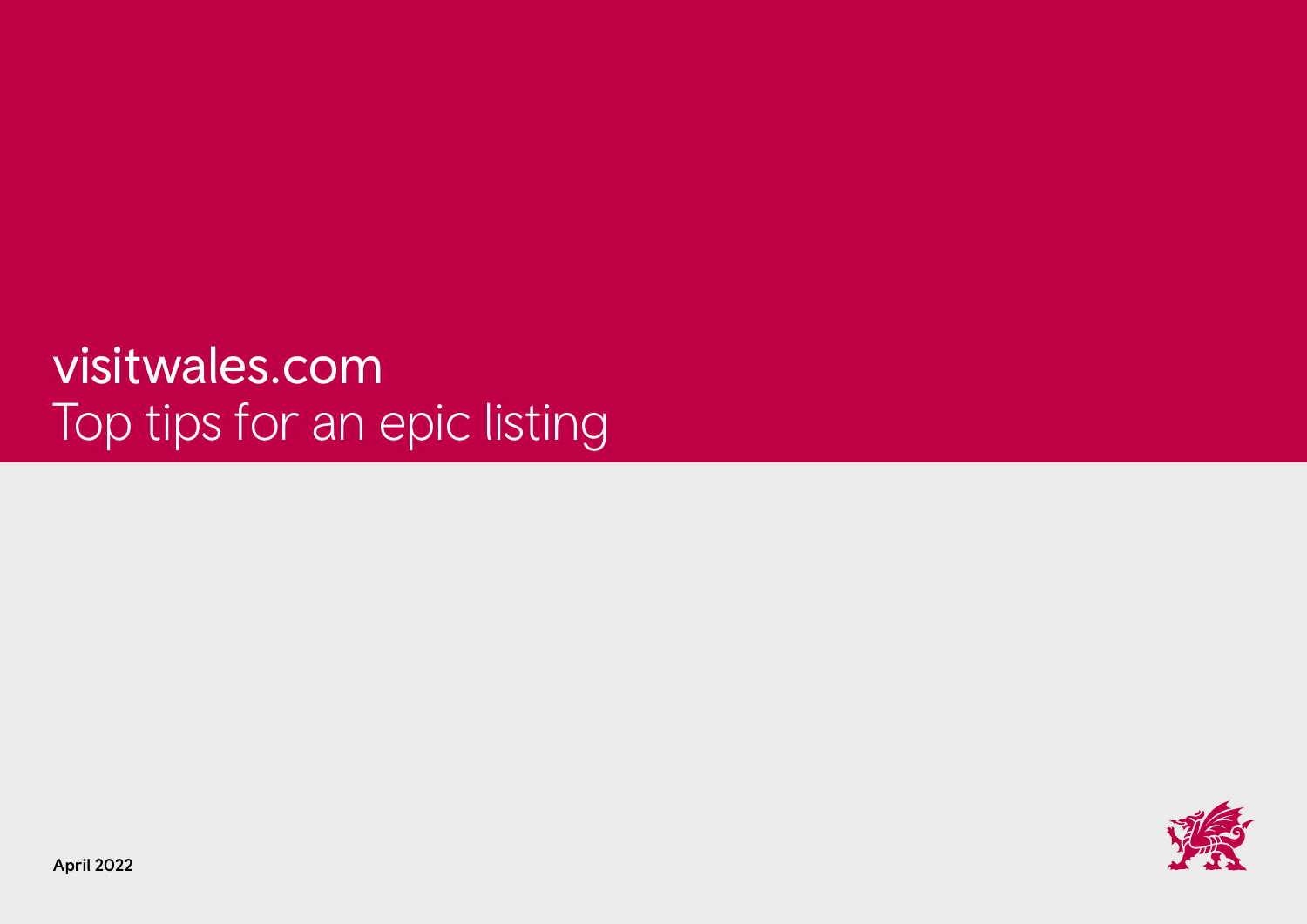#### 1.1 **—How do I update my information on [visitwales.com?](http://visitwales.com?)**

You need to log into <https://productlisting.wales> to update your business listing including description, images and facility details.

 You will need your Contact ID, username and password. Complete each section of your entry with your secure login without the support of Data Stewards, although they are on hand to assist you when you need it.

## 1.2 **—Support**

For general queries contact Visit Wales Data Steward [vw-steward@nvg.net](mailto:vw-steward%40nvg.net?subject=) | 0330 808 9410 or using live chat on the product listing tool.

| If you spot an issue,<br>follow these steps: | 01<br>Business checks entry<br>in Product Listing                                | 02<br><b>Business contacts</b><br>Data Steward using<br>above contact details                       | 03<br>Data Steward investigates<br>and liaises with business |
|----------------------------------------------|----------------------------------------------------------------------------------|-----------------------------------------------------------------------------------------------------|--------------------------------------------------------------|
|                                              | 04<br>If unresolved issues,<br>Data Steward identifies<br>circumstances of issue | 05<br>If a new issue Data Steward<br>forwards to Visit Wales<br>database executive to<br>be handled |                                                              |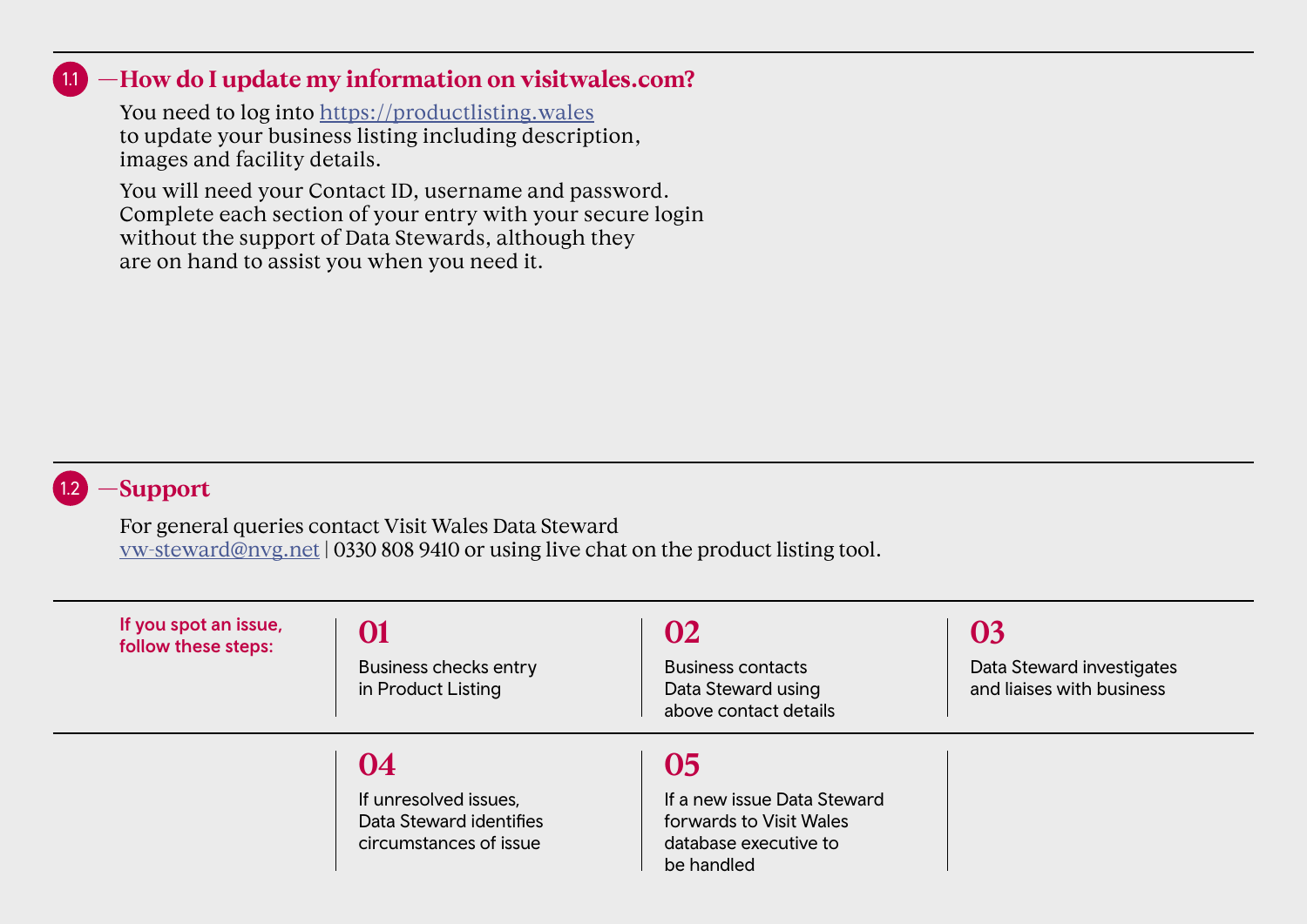# 1.3 **01**

When you have logged into your account, use the menu on the left-hand side to check and update your business details.

# **02**

If you have multiple businesses for example accommodation and an attraction, you will see a drop-down option on the top left-hand side of your screen where you can select each business in turn. You will need to update details for all businesses on your account.

# **03**

Make sure you complete all sections to ensure you're giving your business the best chance to engage your potential customers.

| 嗓                         | Proporty                                                                                                                                                                                                                                 |
|---------------------------|------------------------------------------------------------------------------------------------------------------------------------------------------------------------------------------------------------------------------------------|
| English<br>Ŵ              | Please complete each section, these details may all be displayed on Visit Wales. It is your responsibility to ensure<br>content is up to date, accurate and not misleading.                                                              |
| <b>Business:</b>          | $-$ Details                                                                                                                                                                                                                              |
| Home                      | Name<br>Bed & Breakfast<br><b>Property Type</b><br>$\sim$                                                                                                                                                                                |
| <b>Update Details</b>     | <b>Address</b>                                                                                                                                                                                                                           |
| Analytics                 |                                                                                                                                                                                                                                          |
| My Logon                  |                                                                                                                                                                                                                                          |
| Contact ID:               |                                                                                                                                                                                                                                          |
| User:                     | Postcode                                                                                                                                                                                                                                 |
| Logout                    | $\Box$ 2<br>Do Not Show<br><b>Address</b>                                                                                                                                                                                                |
| Email: vw-steward@nvg.net | Location                                                                                                                                                                                                                                 |
| Tel: 0330 808 9410        | $\ddot{\circ}$<br>◠<br>r 1<br>A-167<br>$\mathbf{L}$ , $\mathbf{J}$<br>Dinog                                                                                                                                                              |
| Privacy policy            |                                                                                                                                                                                                                                          |
| Legal                     | ÷                                                                                                                                                                                                                                        |
|                           | -<br><b>PART</b>                                                                                                                                                                                                                         |
|                           | Songle<br>Map deta @2019 Terris of Use                                                                                                                                                                                                   |
|                           | $*$ $\odot$<br>Latitude                                                                                                                                                                                                                  |
|                           | $\boldsymbol{\Omega}$<br>Longitude                                                                                                                                                                                                       |
|                           | <b>Town</b><br>$\vee$                                                                                                                                                                                                                    |
|                           | $-$ Facilities                                                                                                                                                                                                                           |
|                           | Tick the options appropriate for your business. If necessary, you can explain any limitations (eg children need to<br>he above a certain age) in the full description.                                                                   |
|                           | □ Health Fitness Beauty<br>Caler For Groups<br>$\square$ Business Facilities<br>$\Box$ Disabled Facilities<br>$\Box$ Pets Accepted<br>$\Box$ Children Welcome                                                                            |
|                           |                                                                                                                                                                                                                                          |
|                           | $-$ Information<br>The full description should highlight the features of the business which will encourage visits from users of the                                                                                                      |
|                           | Visit Wales website. Please write your description in short paragraphs, avoid block capitals and repeating<br>information included in other fields. The short description should summarise the full description not merely<br>repeat it. |
|                           | 0<br>Grading &<br>Awards                                                                                                                                                                                                                 |
|                           | Full<br>A<br><b>Description</b>                                                                                                                                                                                                          |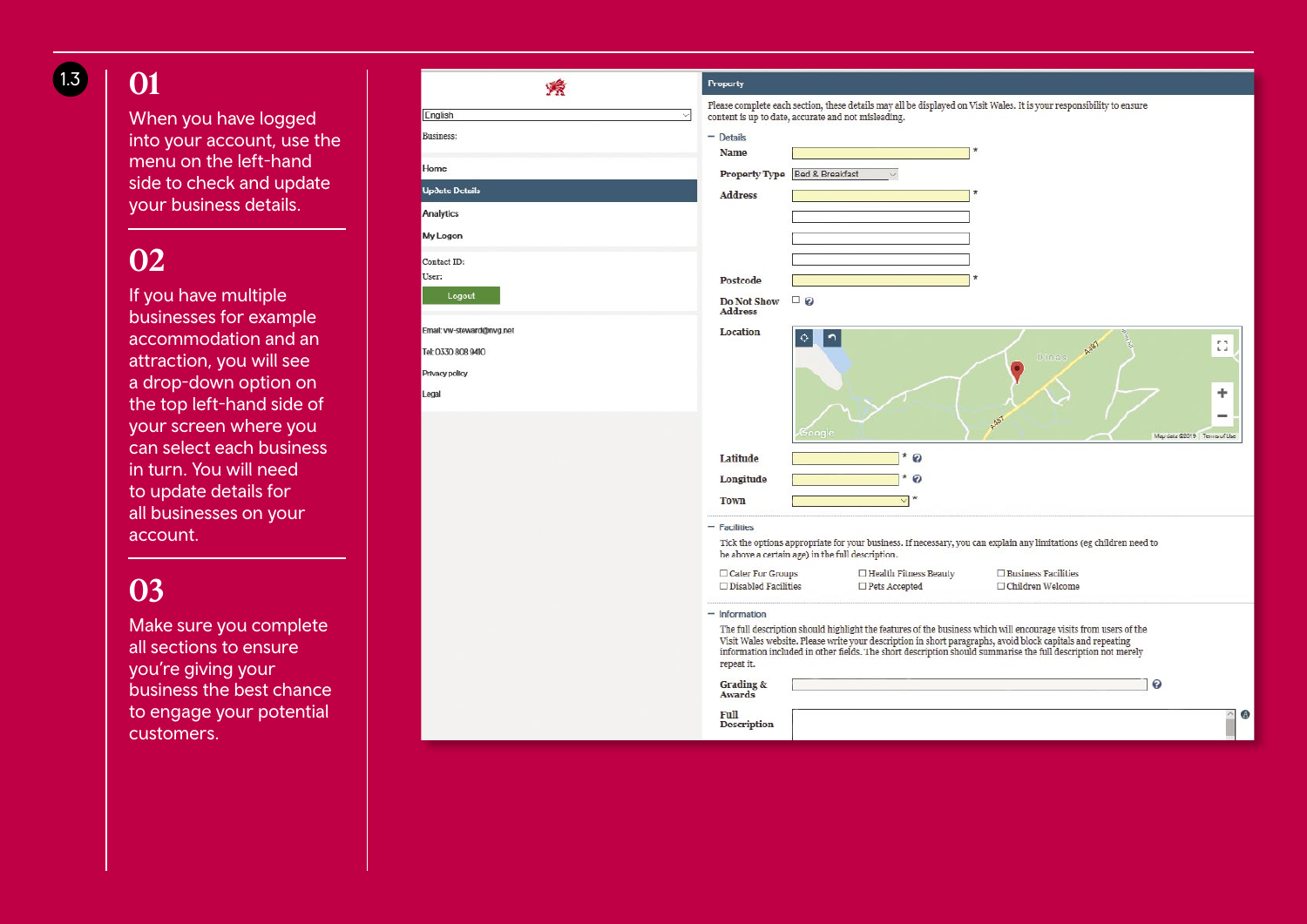# 1.4 **01**

Have up-to-date listing details and make sure everything's filled out.

## **02**

Get a second pair of eyes to double check spelling and grammar.

# **03**

Show the most important information at the top of your entry and remember to mention your nearest town/area/region.

## **04**

Keep it concise to maintain the attention of the reader.

# **05**

Some descriptions are probably best avoided, for example, rolling hills and hidden gems.

#### **06**

For help/guidance and useful hints/tips on how to make the best use the 'Wales Brand':

<http://bit.ly/CWcpWB19>

# **07**

If a user is using Google or site search, keywords are essential for Search Engine Optimisation (SEO) purposes. Put the most important keywords in the short description as this has precedence in hierarchy on the page and follow with any additional use of keyword in the long description. However, try to avoid repeating words too often as Google is clever and will know what you're up to.

#### **08**

Think of words that potential customers would search for, better still, ask your previous customers how they would describe your property.

| <b>Example</b>                                         | Accommodation                                                                                                                                                                       |                                                                                                                                                         | <b>Book</b>  |
|--------------------------------------------------------|-------------------------------------------------------------------------------------------------------------------------------------------------------------------------------------|---------------------------------------------------------------------------------------------------------------------------------------------------------|--------------|
| Example Accommodation is a fantastic glamping<br>charm | property near beautifull Llanewst, North Wales. Sleep in<br>comfort under the stars in your own yert, which has all<br>the modern facilities you'll need whilst retaining a rustic  | <b><i><u>DIAMONST</u></i></b><br>Where<br>Glangery                                                                                                      |              |
| Accommodation<br>information                           | <b>Get in teuch</b><br>@ Exerge Accommodator, Healther-<br>V Car. Lishnest LLCC ANA<br>$D$ 07000123455<br>adulteranglescommodation.nakes<br>to an an expression of the annual state | Accommodation type<br><b>Clamping</b><br>Facilities<br>· Partition by children<br>· Special provision for<br>disabled visitors.<br>· Business factities | 一波<br>表<br>焼 |
| m                                                      | Secial<br>$\textcircled{\scriptsize{1}}\textcircled{\scriptsize{2}}\textcircled{\scriptsize{3}}\textcircled{\scriptsize{4}}$                                                        | <b>Prices</b><br><b>Xunits</b><br>Steeps 4-B<br>£55.00 - £130.00 per unit<br>per nicht.                                                                 | 乘 乘 魂        |

#### Take a look around



#### About Example Accommodation

Example Accomodation is a unique glamping property which is based near Llantwo situated in the stunning Comey Valley. Ideally placed to explore the Llandudno and<br>Colwyn Bae area within the wider North Wales region, Example Accomodation offer rustic living with modern touches.

Relax in the evenings on your private wooden decking patio, or cosily ewith up to a coaring fire with your own log burner whilst enjoying the proce and tranquility of your surreconfings. The site has great facilities for

Close by you? If and be<br>collecting wells in the Cleveland Rose are must increase and<br>between a model in a model place  $\gamma$ . Conclusions, and<br> $\gamma$  is a model of the expected in the stars in the stars<br>in the lower place of

Lorem insum dolor sit amet, consectetur adipiscing elit. Don ovem i punu dolor sit anat, consoctetur adipicaing elli. Donoc et mi is justo veresure.<br>renentram. Fusce aligaam accumsan dui, portifor iaculis risus millis eggt. In 1001<br>ma at lectus gravida tempus. Donoc sit anaet ante a

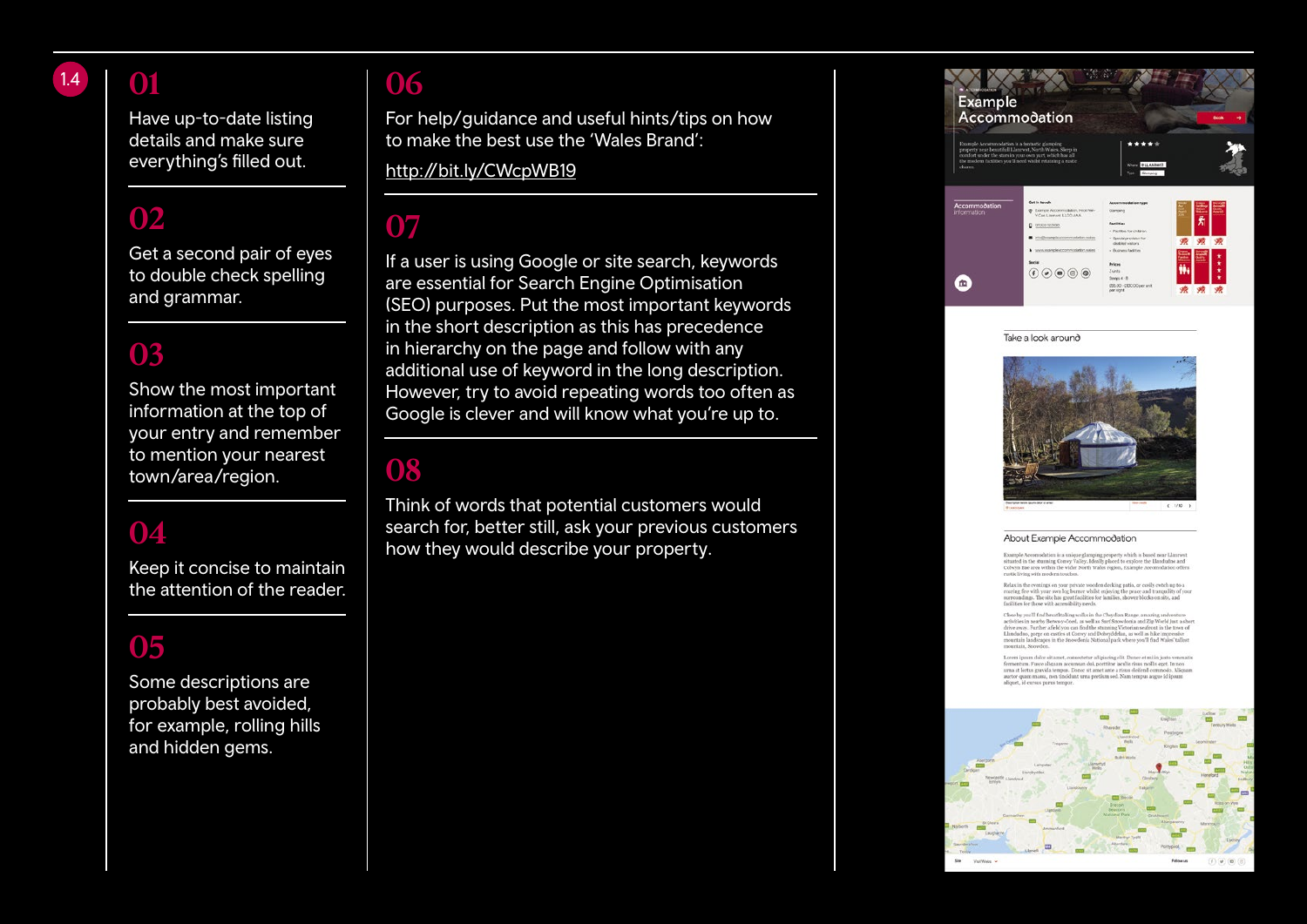#### 1.5 **—Images and video How to upload images and videos**

# **01**

As mentioned within in the product listing tool system choose a landscape photo that is at least 1920 pixels by 1440 pixels (photos taken on a mobile will normally be ok). The system will automatically resize your photo the right size. Check on the screen that it looks ok before saving.

# **02**

Add a title that accurately describes the image as this may be used by Google.

# **03**

Ensure the file size is no bigger than 4 megabytes. It's best practice to keep image size as low as possible.

# **04**

Take the picture landscape, not portrait.

| 78                       | Images & Videos                                                                                                                                                                                                                                                      |  |  |
|--------------------------|----------------------------------------------------------------------------------------------------------------------------------------------------------------------------------------------------------------------------------------------------------------------|--|--|
| English                  | Image license disclaimer: By uploading an image you acknowledge that you own and/or have the required rights<br>to use, display, modify or distribute the image. Failure to acquire a license or rights to use an image may incur a                                  |  |  |
| Business:                | legal penalty and retribution. When you have finished adding media, click the Save button to add all of the media<br>to your record.                                                                                                                                 |  |  |
|                          | The following small images will be shown on Visit Wales until you upload larger images:                                                                                                                                                                              |  |  |
| <b>Home</b>              |                                                                                                                                                                                                                                                                      |  |  |
| Jpoate Details           |                                                                                                                                                                                                                                                                      |  |  |
| Analytics                | $-$ Images (O) $_{1920px}$ x $_{1440px}$ images                                                                                                                                                                                                                      |  |  |
| My Logon                 | Choose a landscape photo that is at least 1920 pixels by 1440 pixels (photos taken on a mobile will normally be<br>ok). The system will automatically make your photo the right size. Check on the screen that it looks ok before                                    |  |  |
| Contact ID:              | saving. Add a title that accurately describes the image as this may be used by Google.                                                                                                                                                                               |  |  |
| Jser:                    | At present, a small version of the image will be sent to Visit Wales but later this year the first 10 large images will<br>be used. Use the hand to drag and reorder the images shown on Visit Wales to keep your entry up to date.                                  |  |  |
| Logout                   |                                                                                                                                                                                                                                                                      |  |  |
| mail: vw-steward@nvg.net | Add New                                                                                                                                                                                                                                                              |  |  |
| Fel: 0330 808 9410       | $-$ YouTube (0)                                                                                                                                                                                                                                                      |  |  |
| Privacy policy<br>anal   | Find the video you want to use on YouTube and copy the reference code and add a title which accurately<br>describes the video as it may be indexed by Google. Click on the play button to check the reference is correct. One<br>video will be shown on Visit Wales. |  |  |

#### **05**

The first 10 large images will be used. Use the hand icon to drag and reorder the images shown on Visit Wales. Think about the order the images are displayed, the image you place at the top of your image list will display first in the header.

## **06**

If all images aren't in the large format, the first image in your list will render in large format in the header section. The remaining images will all render in a small carousel format further down the page.

# **07**

Utilise the 10 images you are able to publish as it provides your guests the most reference with which to make their decision, and allows them to spend more time on your listing. Try not to photograph the same thing but add a variety of subjects.

# **08**

Find the video you want to use on YouTube and copy the reference code and add a title that accurately describes the video (it may be indexed by Google). Click on the play button to check the reference is correct. One video will display on your product listing page in a future update.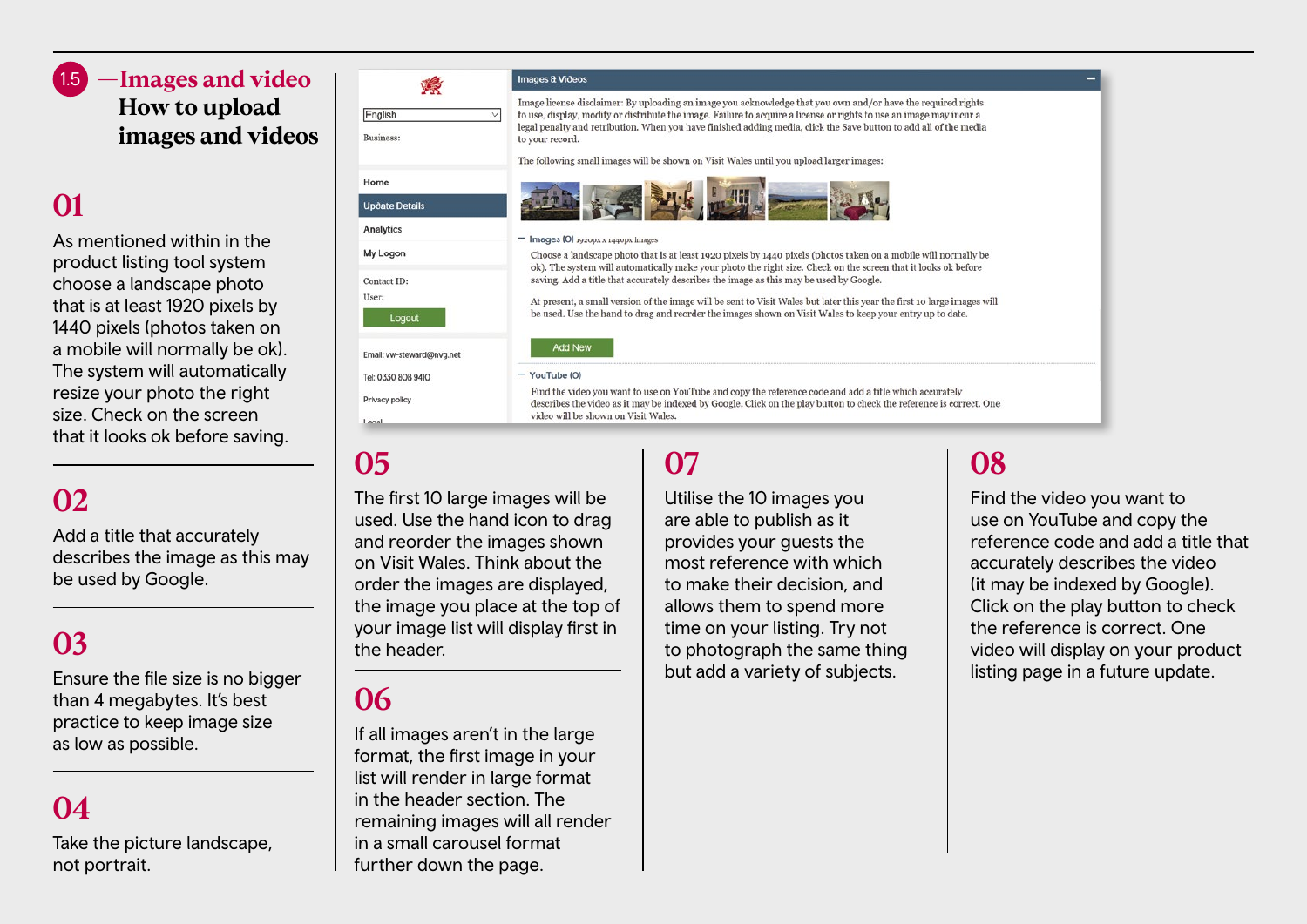#### **—Images and video Image guide** 1.6

You want your potential visitors to select your business and click through to view your details. Try to imagine your business listing from your potential visitor's perspective. Would you book accommodation based on text alone?

Therefore, think about which one you would chose:

- a) The one with poor quality/no images
- b) The one with a range of high-quality images

 The decision is easy but you have to ensure your images are the very best you have available and true to reality. Consider a professional photographer if budgets allow as you will be able to use these on your own website, social media channels and other marketing activity you do.

 If not and you have a smart phone, the easiest way is to take photographs on this and upload them directly.

# **01**

Take pictures at different times of the year and change the order of the pictures regularly to keep the entry looking up-to-date. For example, a picture of a cosy lounge with a log fire is great for winter breaks.

# **02**

Keep it bright by taking the photos during the day – let the natural light in and even turn on the lights.

# **03**

Showcase elements that are unique to your business for example, a great view.

# **04**

If you live close to a local attraction, post some photos of it ensuring you obtain permission so you have the copyright to do so.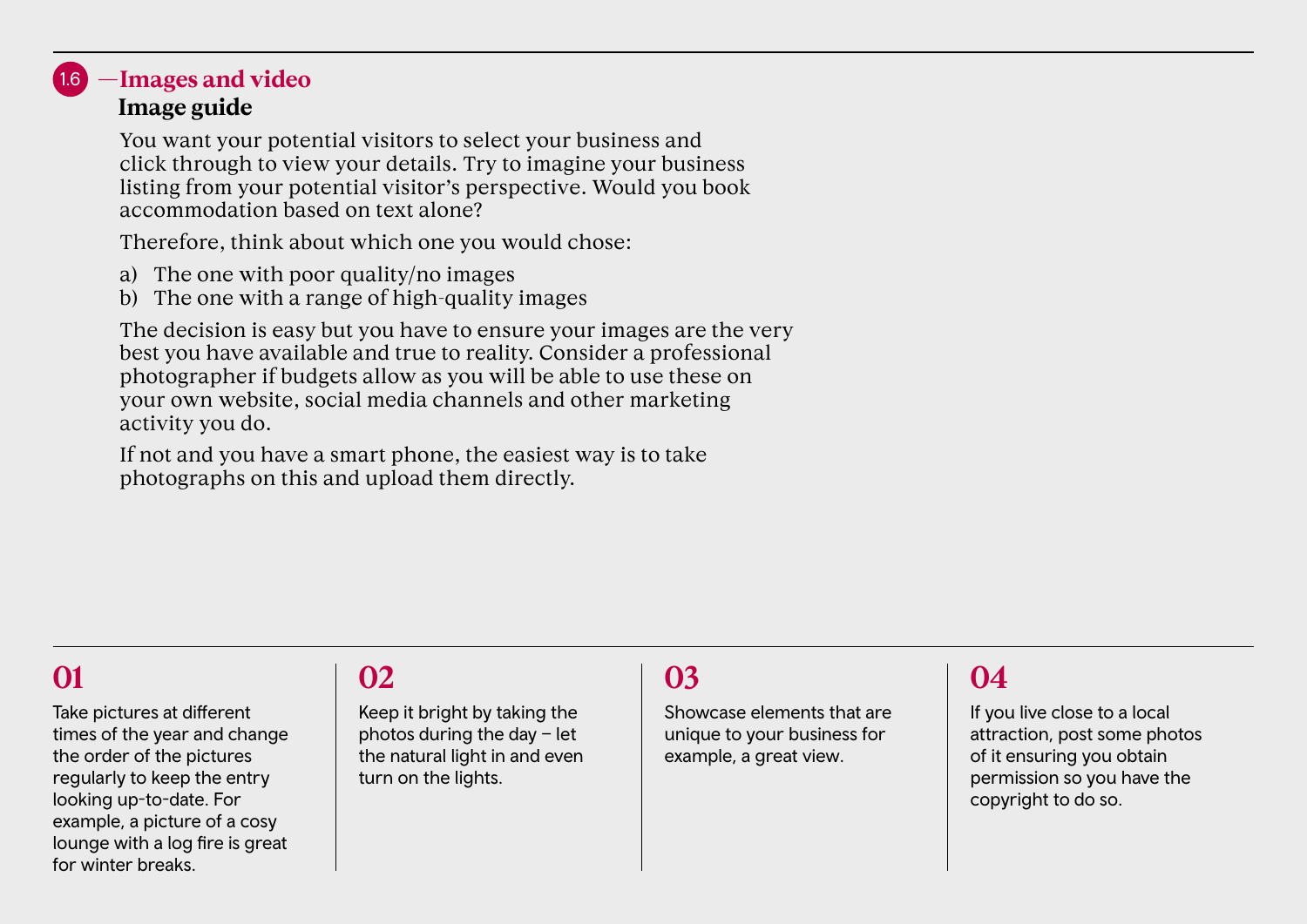#### 1.7 **—'External Links' section Social media**

External links are now available to add to your listing:

- —Facebook
- —Instagram
- —Twitter
- —Pinterest
- —YouTube

 All you need to do is add your social media address and it will link through to the account.

 Therefore, keeping on top of your social media presence is also vital to market yourselves and your listing.



#### **—Booking links**  1.8

You will be able to add booking links to your entry by selecting your preferred booking channel. This could be your own booking system or a third party booking platform that you use. Using ecommerce techniques to include conversion to your website or booking platform.

 Just select 'external links' section and add your booking URL. If you don't have a booking section or page, add your website address or contact page.